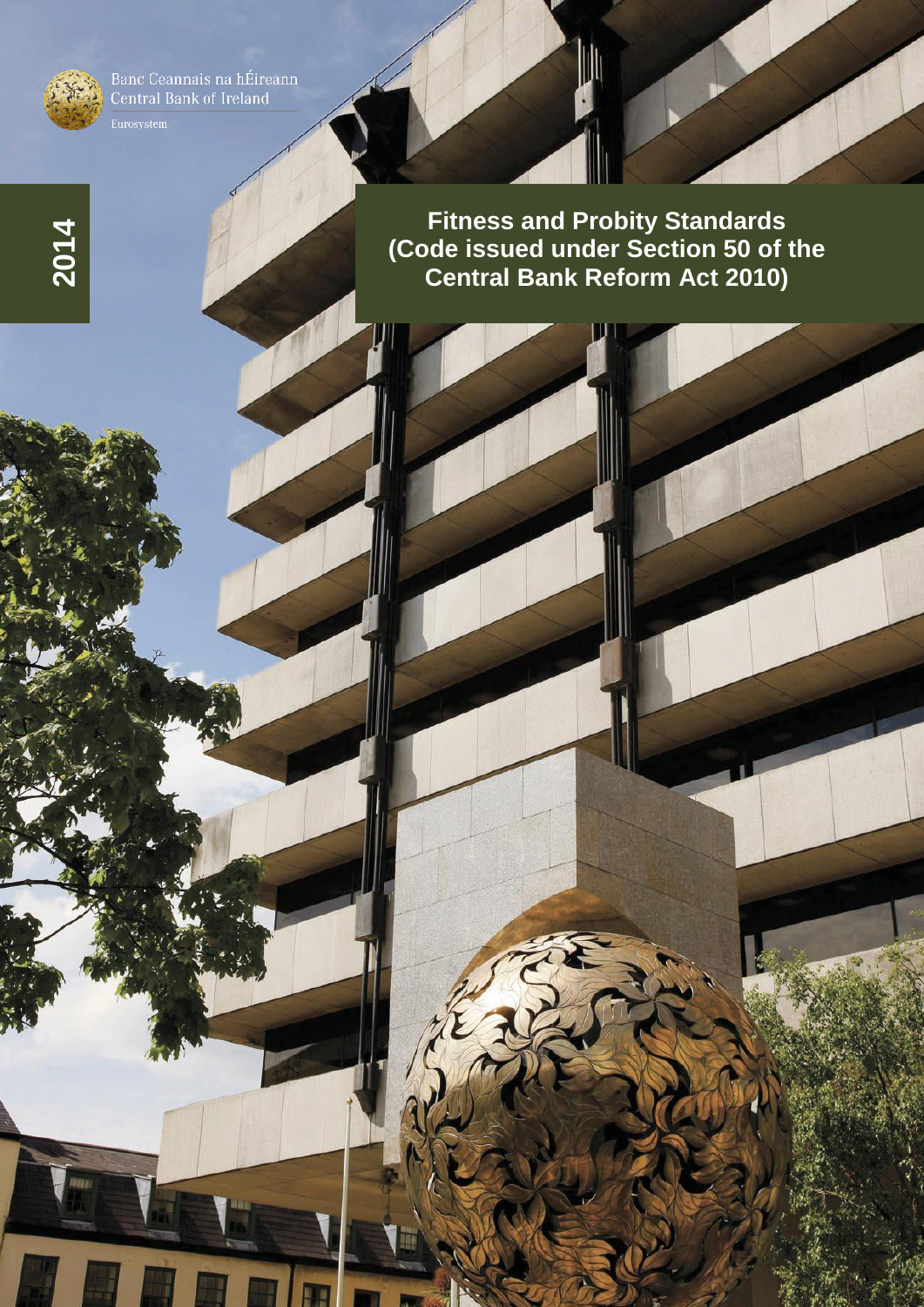# **Contents**

| 1. Introduction                                    |    |
|----------------------------------------------------|----|
| 2. Fitness and Probity Standards                   | 8  |
| 3. Conduct to be competent and capable             | q  |
| 4. Conduct to be honest ethical and with integrity | 11 |
| 5. Financial Soundness                             | 14 |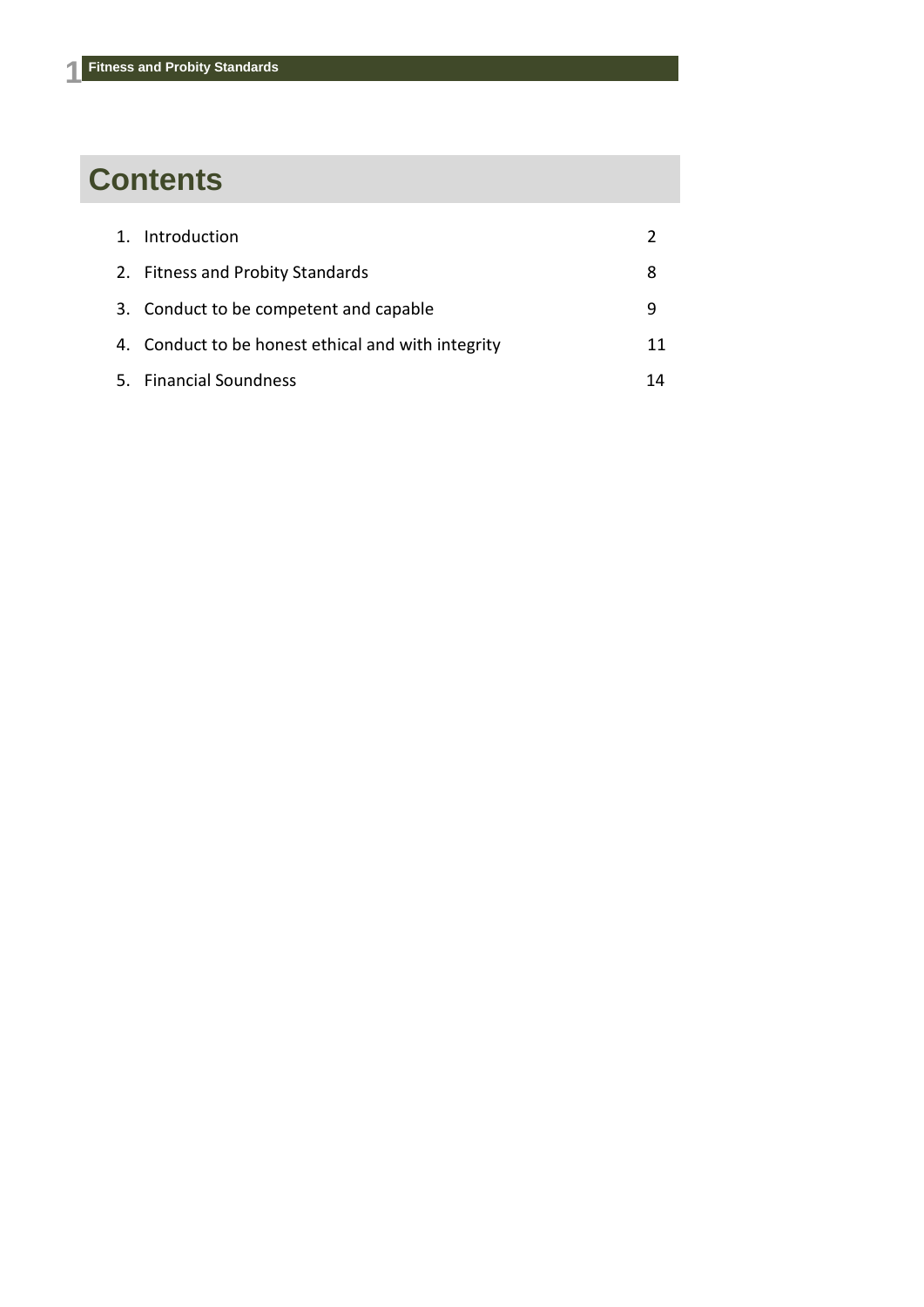#### **1. INTRODUCTION**

#### **1.1 Scope**

On 1st October 2010, Part 3 of the Central Bank Reform Act, 2010 created for the first time in Irish law a harmonised statutory system for the regulation by the Central Bank of Ireland of persons performing controlled functions or pre-approval controlled functions in regulated financial service providers, with the exception of credit unions. This Code specifies the Standards of Fitness and Probity which all persons performing controlled functions or pre-approval controlled functions (except where those functions are performed in and on behalf of Credit Unions) shall, at a minimum, comply with.

#### **1.2 Legal Basis**

This Code is issued by the Central Bank of Ireland pursuant to the powers set out in section 50 of the Central Bank Reform Act, 2010.

This Code may be amended or supplemented by the Central Bank of Ireland from time to time. Failure by a person to comply, or satisfy the Central Bank as to an ability to comply, with the Fitness and Probity Standards may inter alia:

i. Where the approval of the Central Bank is being sought to permit a person to perform a pre-approval controlled function, lead to approval being refused;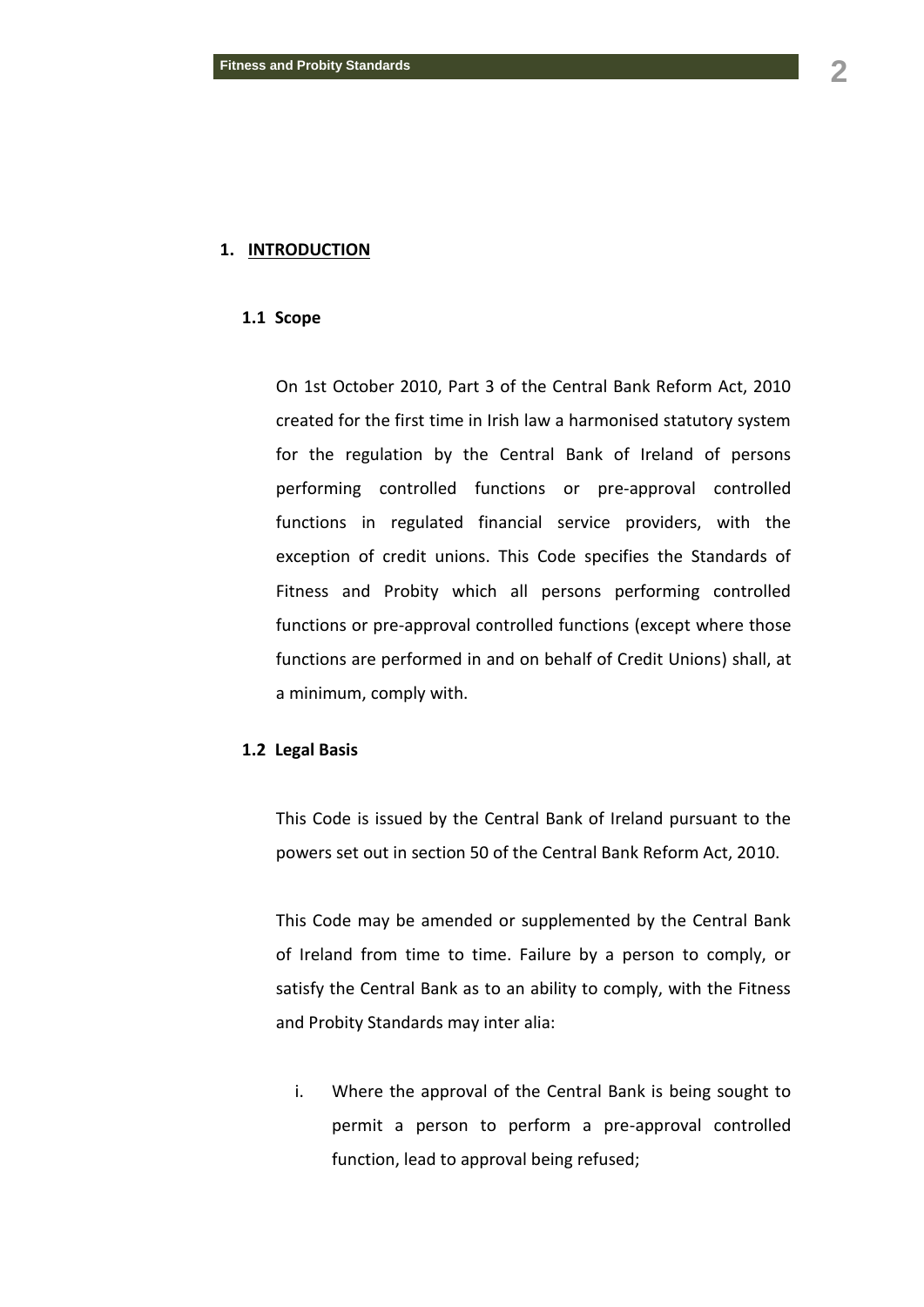- ii. Where a person is performing a controlled function $1/2$  lead to an investigation being conducted in relation to the fitness and probity of that person to perform the relevant function;
- iii. Cause that person to be the subject of a prohibition notice under Section 43 of the Act.

A regulated financial service provider shall not permit a person to perform a controlled function unless the regulated financial service provider is satisfied on reasonable grounds that the person complies with this Code and the person has agreed to abide by the Standards of Fitness and Probity (the Standards).

#### **1.3 Definitions**

 $\overline{a}$ 

In this Code:

- a) *'the Act'* means the Central Bank Reform Act, 2010;
- b) *'the Central Bank'* means the Central Bank of Ireland;
- c) *'Controlled Functions'* means those functions set out in Schedule 1 of the Regulations as they apply to regulated financial service providers;
- d) *'Pre-Approval Controlled Functions'* means those functions set out in Schedule 2 of the Regulations;
- e) *'Regulations'* means the Central Bank Reform Act 2010 (Sections 20 and 22) Regulations, 2011 (S.I. No. 437 of 2011);

 $<sup>1</sup>$  Please see Regulation 11B of SI No 437 of 2011 (as amended).</sup>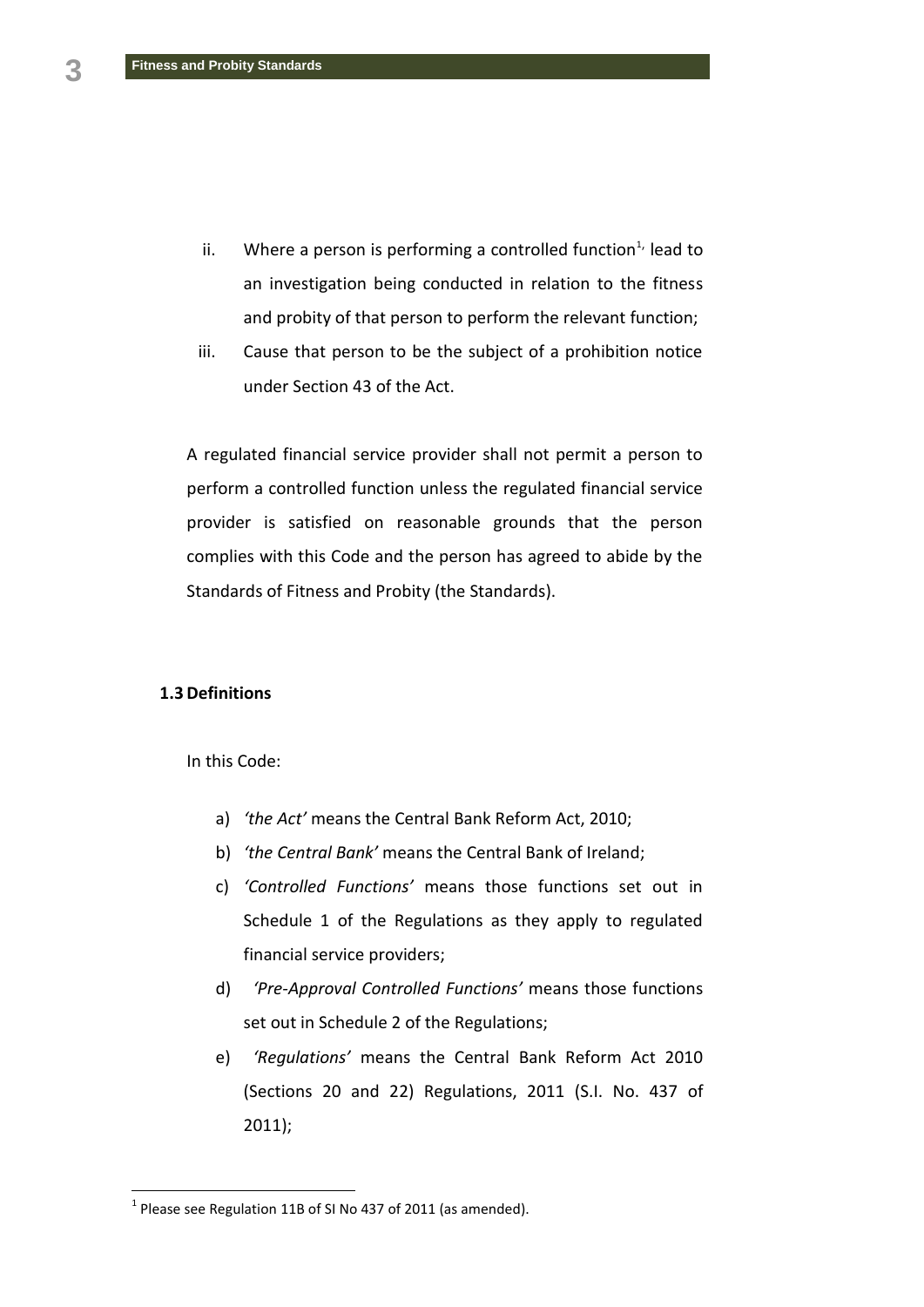- f) *'Relevant Function'* means a function prescribed or declared as a controlled function or pre-approval controlled function under sections 20 and 22 of the Act;
- g) *'Standards'* means these Fitness and Probity Standards.

Unless the contrary intention appears, a word or expression used in this Code which is also used in the Act shall have the same meaning in this Code as in the Act.

## **1.4 Commencement of application of the Standards**

- i. From 1 December, 2011, these Standards will apply to persons performing those controlled functions which are also prescribed as pre approval controlled functions, whether the person is already performing such functions or is proposed to perform such functions.
- ii. These Standards will apply to persons appointed to Controlled Functions (other than Pre-Approval Controlled Functions) after 1 March 2012. This is to include new offers of employment and internal transfers/promotions which may involve a Controlled Function role after that date.
- iii. The Standards will apply to all persons occupying Controlled Functions from 1 December 2012.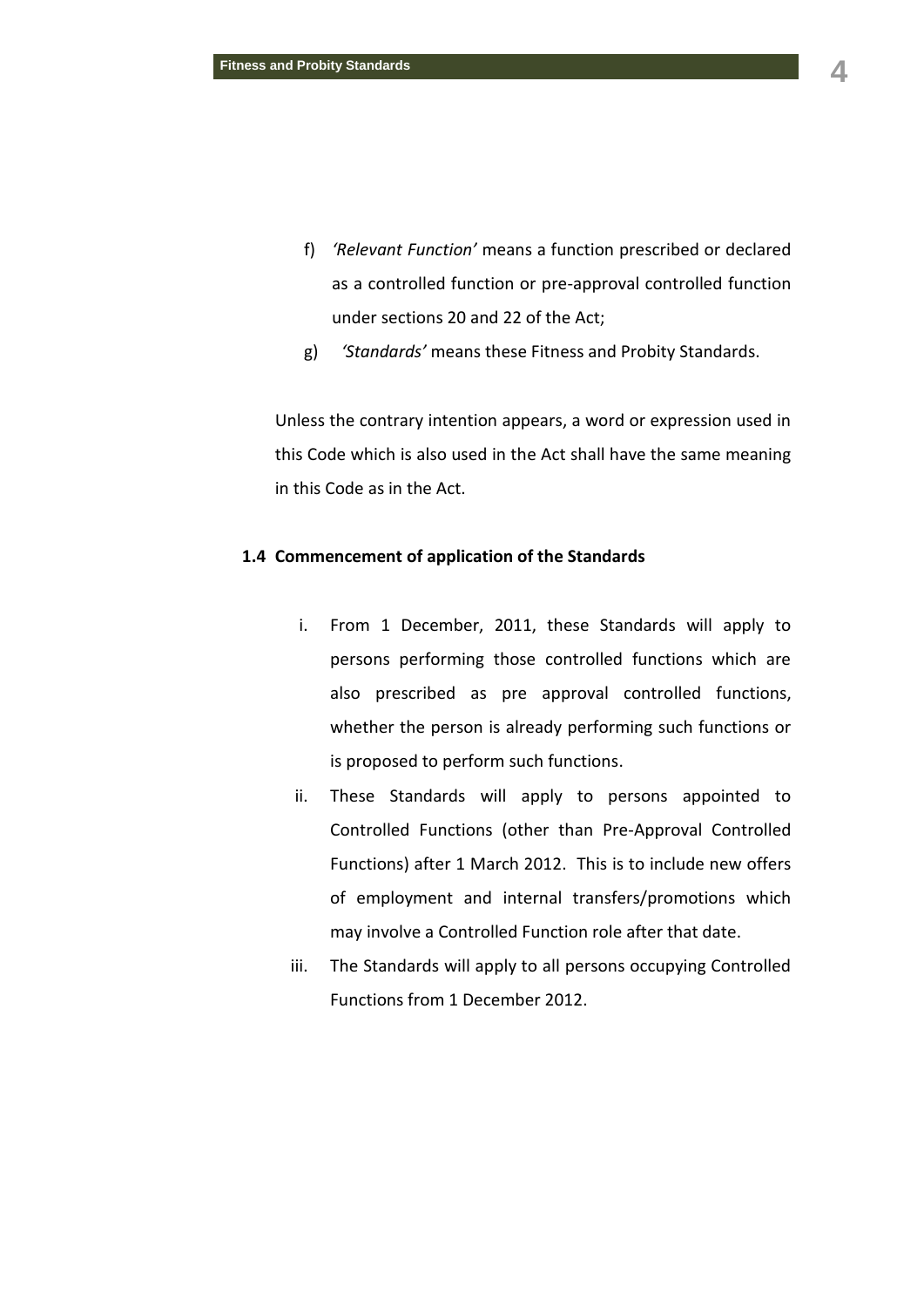### **1.5 Exclusion from the Scope of the Standards**.

- 1. These Standards shall not apply to a person whose function is solely concerned with acting in accordance with a written set of instructions in the form of a script providing for that person to give a prescribed reply or follow a prescribed course of action in the event of a particular matter being raised with respect to a range of routine matters arising in the course of providing, or in relation to the provision, of the financial service.
- 2. These standards shall not apply to persons performing functions with respect to a regulated financial service provider where that function is carried on by another person (the "other person") and all of the following conditions are satisfied:
	- (a) there is in place a written agreement between the regulated financial service provider and the other person for the carrying on of that function by that other person on behalf of the regulated financial service provider; and
	- (b) the other person is a financial service provider (other than a certified person within the meaning of section 55 of the Investment Intermediaries Act 1995) who is regulated for a similar business to that conducted by the regulated financial service provider concerned, either:
		- i. by the Bank; or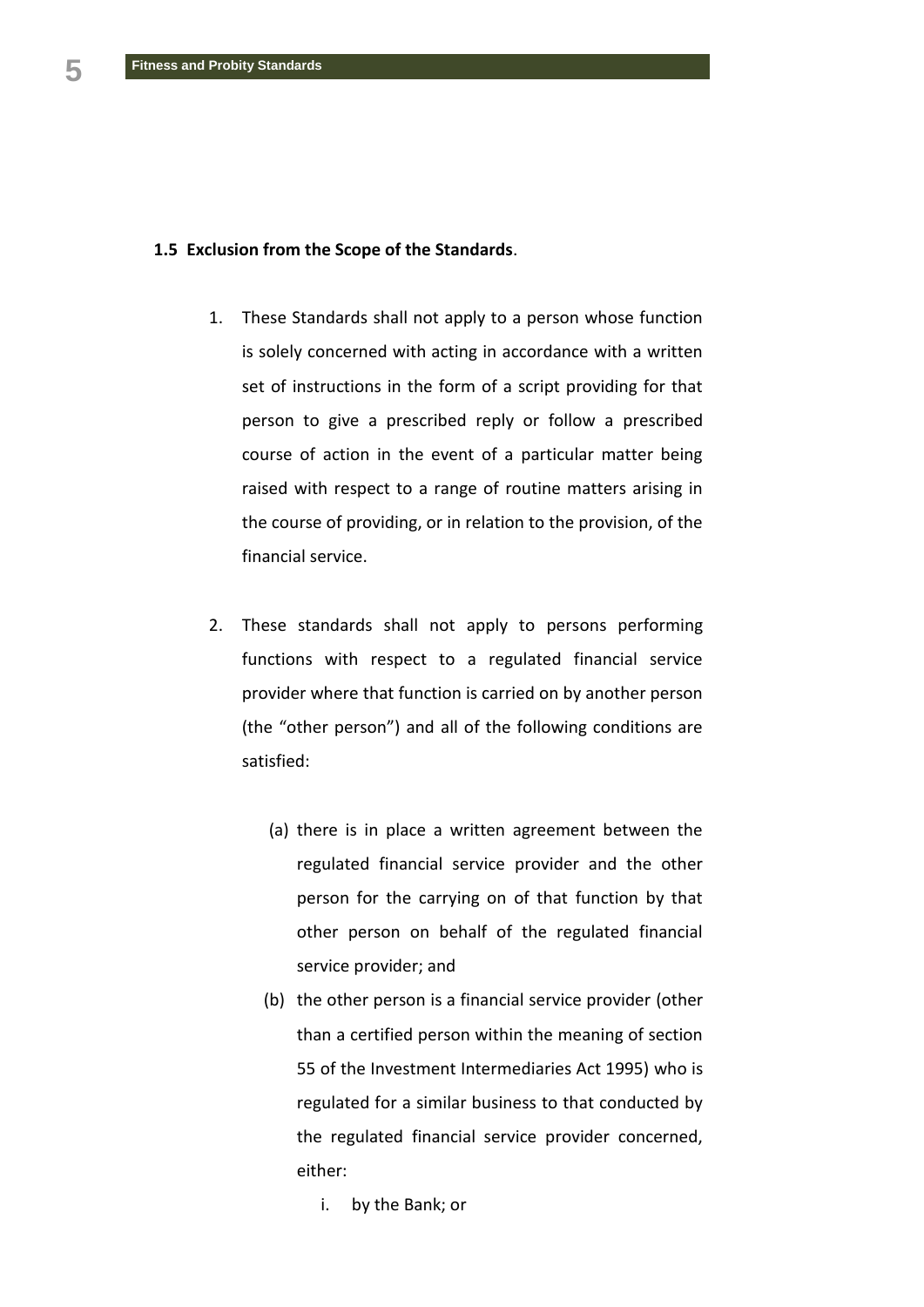- ii. by an authority that performs functions in an EEA country that are comparable to the functions performed by the Bank; or
- iii. by an authority that performs functions in a non EEA country that are comparable to the functions performed by the Bank.
- 3. These standards shall not apply to persons in regulated financial service providers which are authorised, licensed or registered by the competent authority of another EEA country which provides cross border services into the State.
- 4. These standards shall not apply to persons in branches established in the State of regulated financial service providers authorised, licensed or registered by the competent authority of another EEA country.
- 5. These standards shall not apply to persons in a separate legal entity in a group structure of companies (whether such an entity is a regulated financial service provider or otherwise) who may exercise a significant influence over a person performing a CF or a PCF in a regulated financial service provider within that group which is authorised, licensed or registered by the Central Bank.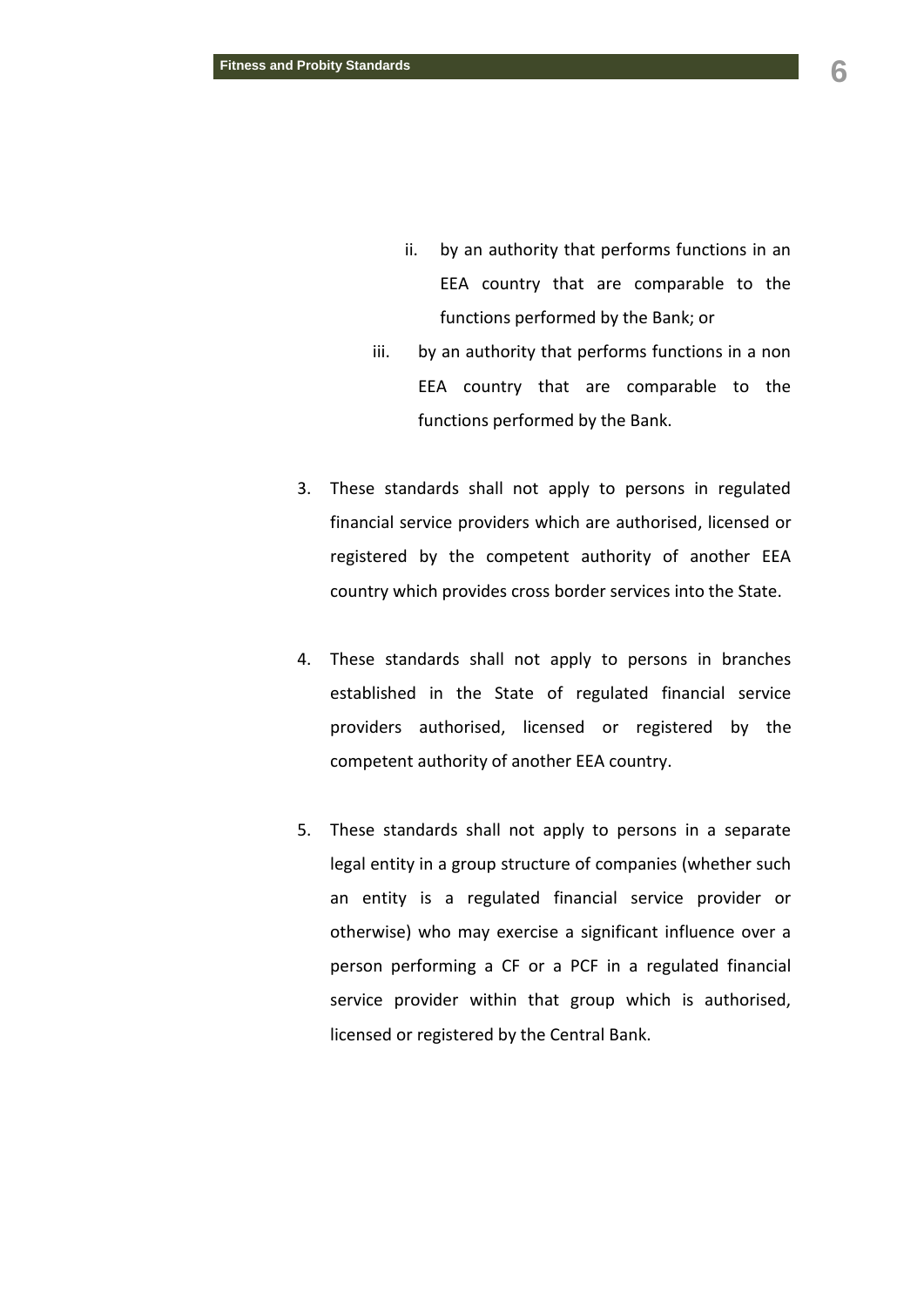# 1.6 **Application of Union Standards in the context of the Single Supervisory Mechanism**

1. As of 27 February 2013 and 01 January 2014 respectively the standards contained in the EBA Guidelines on the assessment of the suitability of members of the management body and key function holders and the Capital Requirements Directive 2013/36/EU (the "the Union Standards") apply, in addition to these standards, to persons occupying controlled functions in credit institutions and to all applications to perform pre-approval controlled functions in credit institutions, subject to what is said below. For notifications made by a regulated financial service provider to the Central Bank for the purposes of seeking approval from the Central Bank to appoint a person to perform a pre-approval controlled function where that function is part of the management body of a significant institution as defined in Article 3 Capital Requirements Directive 2013/36/EU and Article 6 SSM Regulation, and therefore falling within the exclusive competence of the European Central Bank as set out in Article 4 of the SSM Regulation, the Union Standards shall apply.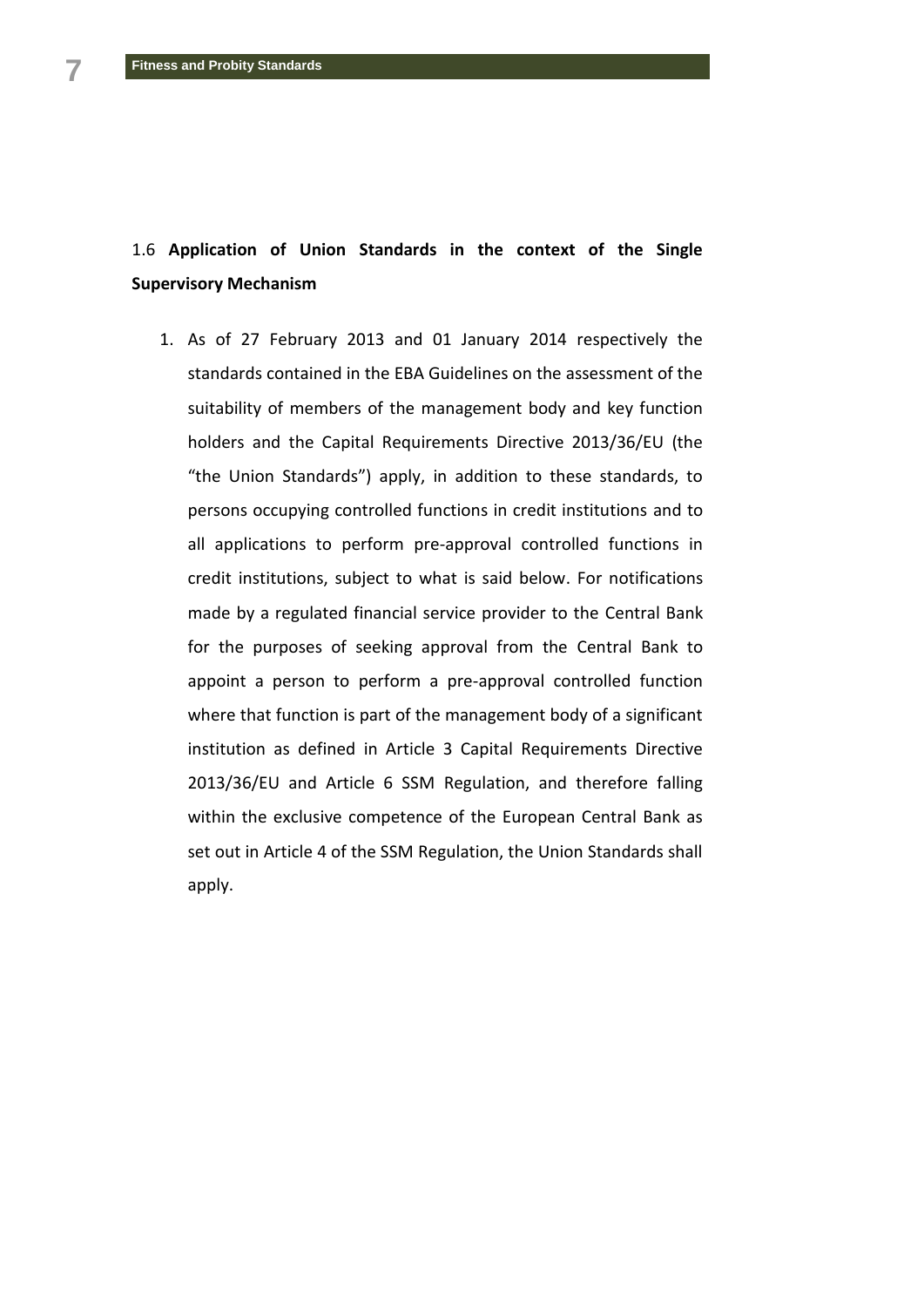#### **2. FITNESS AND PROBITY STANDARDS**

- 2.1 A person to whom this Code applies shall comply with these Standards at all times.
- **2.2** In order to comply with section 2.1, a person is required to be:
	- a) competent and capable;
	- b)honest, ethical and to act with integrity; and
	- c) financially sound.
- **2.3** Any information provided by an individual pursuant to this Code to the Central Bank and/or a regulated financial service provider shall be candid and truthful and shall be full, fair and accurate in all respects and not misleading to the best of his or her knowledge.
- **2.4** In determining whether an individual has complied with this Code, a regulated financial service provider or the Central Bank, as the case may be, shall have regard to any applicable guidance issued by the Central Bank.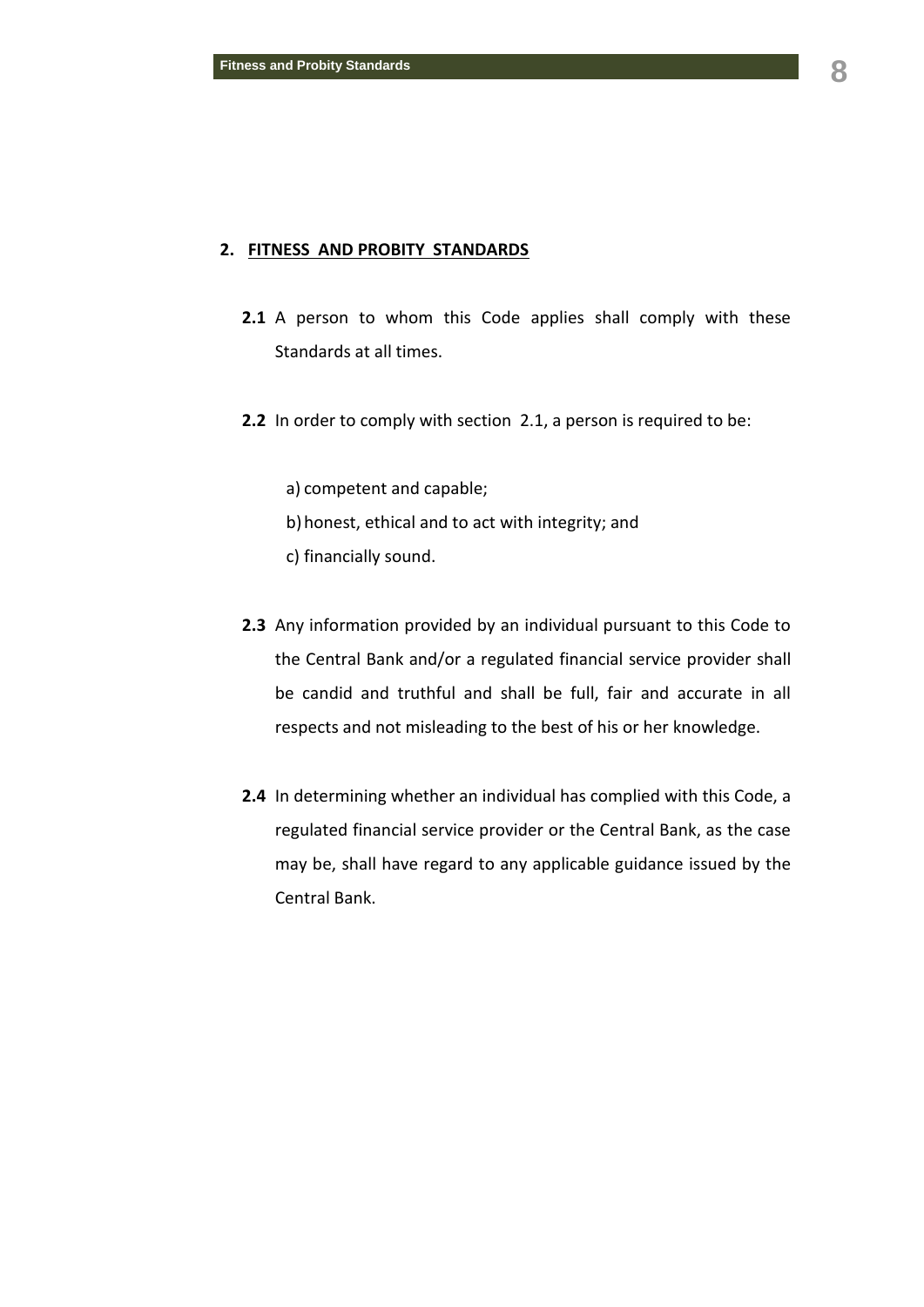#### **3. CONDUCT TO BE COMPETENT AND CAPABLE**

- **3.1** A person shall have the qualifications, experience, competence and capacity appropriate to the relevant function.
- **3.2** Without limiting the generality of paragraph 3.1, the person must be able to demonstrate that he or she:
	- (a)has professional or other qualifications and capability appropriate to the relevant function;
	- (b)has obtained the competence and skills appropriate to the relevant function, whether through training or experience gained in an employment context;
	- (c) has shown the competence and proficiency to undertake the relevant function through the performance of previous functions which if carried out at present would be subject to this Code, or current controlled functions, or performance by the person of any role similar or equivalent to the functions that are covered by this Code. If the person performed a function in a regulated financial service provider, which if performed at present would be subject to this Code, and that regulated financial service provider received State financial support, consideration shall be given to the competence and skills demonstrated by that person in that function and to the extent, if any, to which the performance of his or her function may have contributed to the necessity for such State financial support;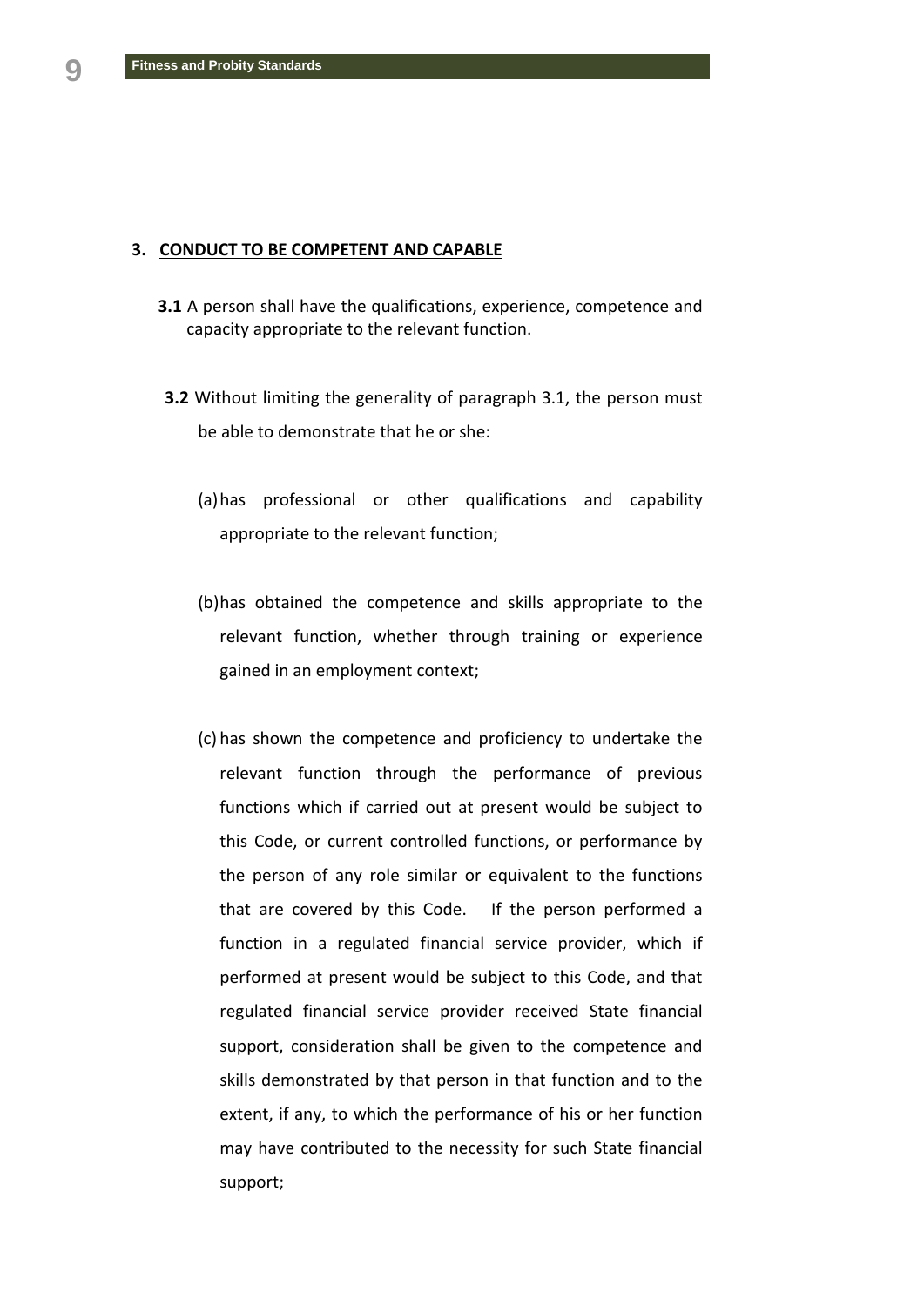- (d)has a sound knowledge of the business of the regulated financial service provider as a whole, and the specific responsibilities that are to be undertaken in the relevant function;
- (e)has a clear and comprehensive understanding of the regulatory and legal environment appropriate to the relevant function;
- (f) shall not allow the conduct of concurrent responsibilities to impair his or her ability to discharge the duties of the relevant function or otherwise allow personal conflicts of interest to arise in carrying out his or her pre-approval controlled functions or controlled functions; and
- (g)is compliant with the applicable Minimum Competency Code issued by the Central Bank.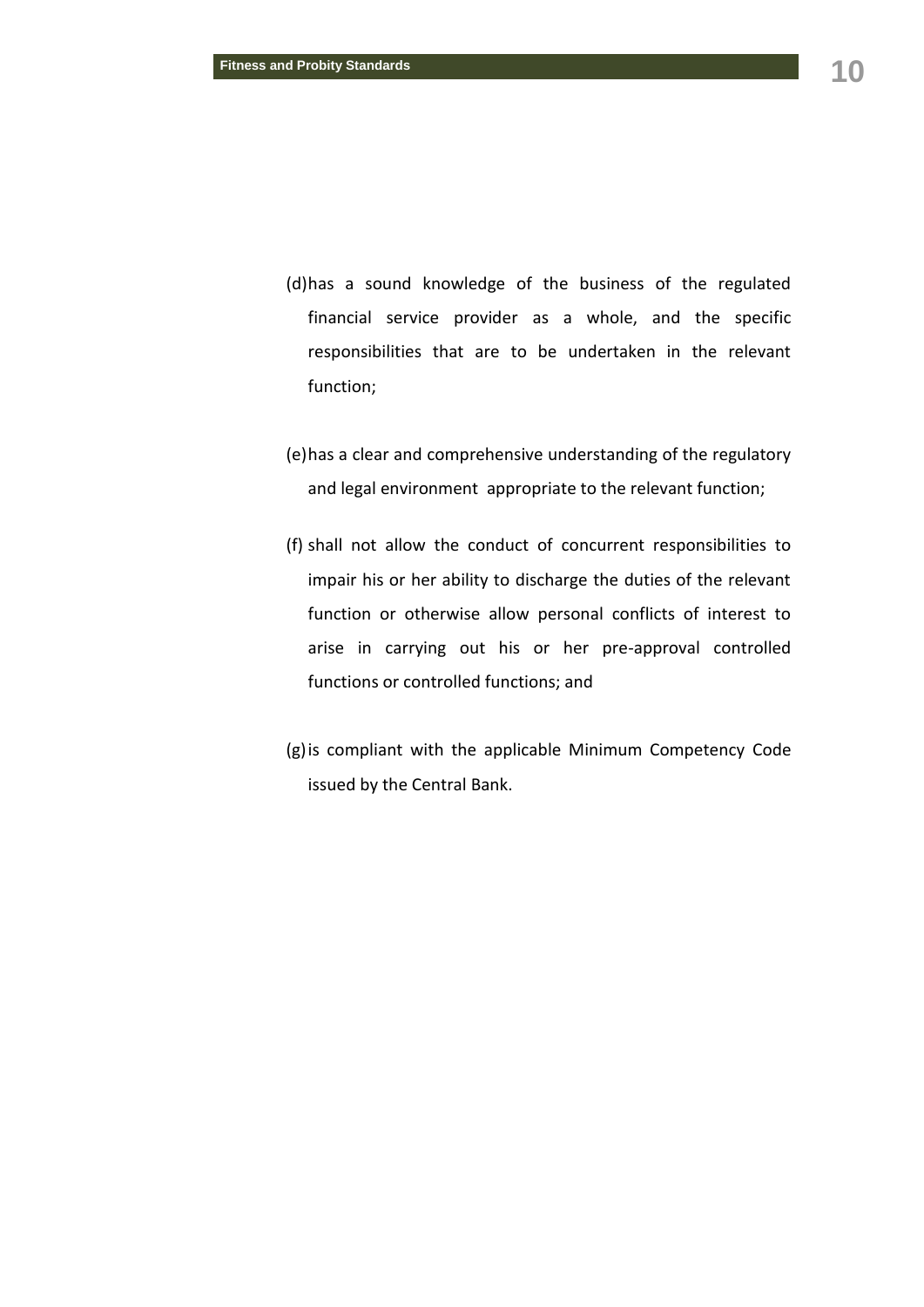#### **4. CONDUCT TO BE HONEST, ETHICAL AND TO ACT WITH INTEGRITY**

- **4.1** Without limiting the generality of subsection 2.2 (b), a person must be able to demonstrate that his or her ability to perform the relevant function is not adversely affected to a material degree where one or more of the following may be applicable:
	- (a)the person is or was a sole trader or a director or partner in a legal entity, which has in any jurisdiction, been refused, prohibited, restricted or suspended from the right to carry on any trade, business or profession for which a licence, registration or other authorisation is required by the law, in that jurisdiction or has had had any such registration, authorisation, membership or licence revoked, otherwise than on a voluntary basis;
	- (b) the person has been the subject of any complaint made to the Central Bank, the Financial Services Ombudsman or any equivalent body, reasonably and in good faith, relating to activities regulated by the Central Bank or regulated by an equivalent authority in any jurisdiction. In considering whether the complaint adversely affects the person's ability to carry out a Relevant Function, consideration shall be given to the outcome of any inquiry or investigation or any similar process into that complaint if same has been concluded;
	- (c) the person is or has been, in any jurisdiction, subject to any disciplinary proceedings or has been issued a warning, reprimand or other administrative sanction or its equivalent,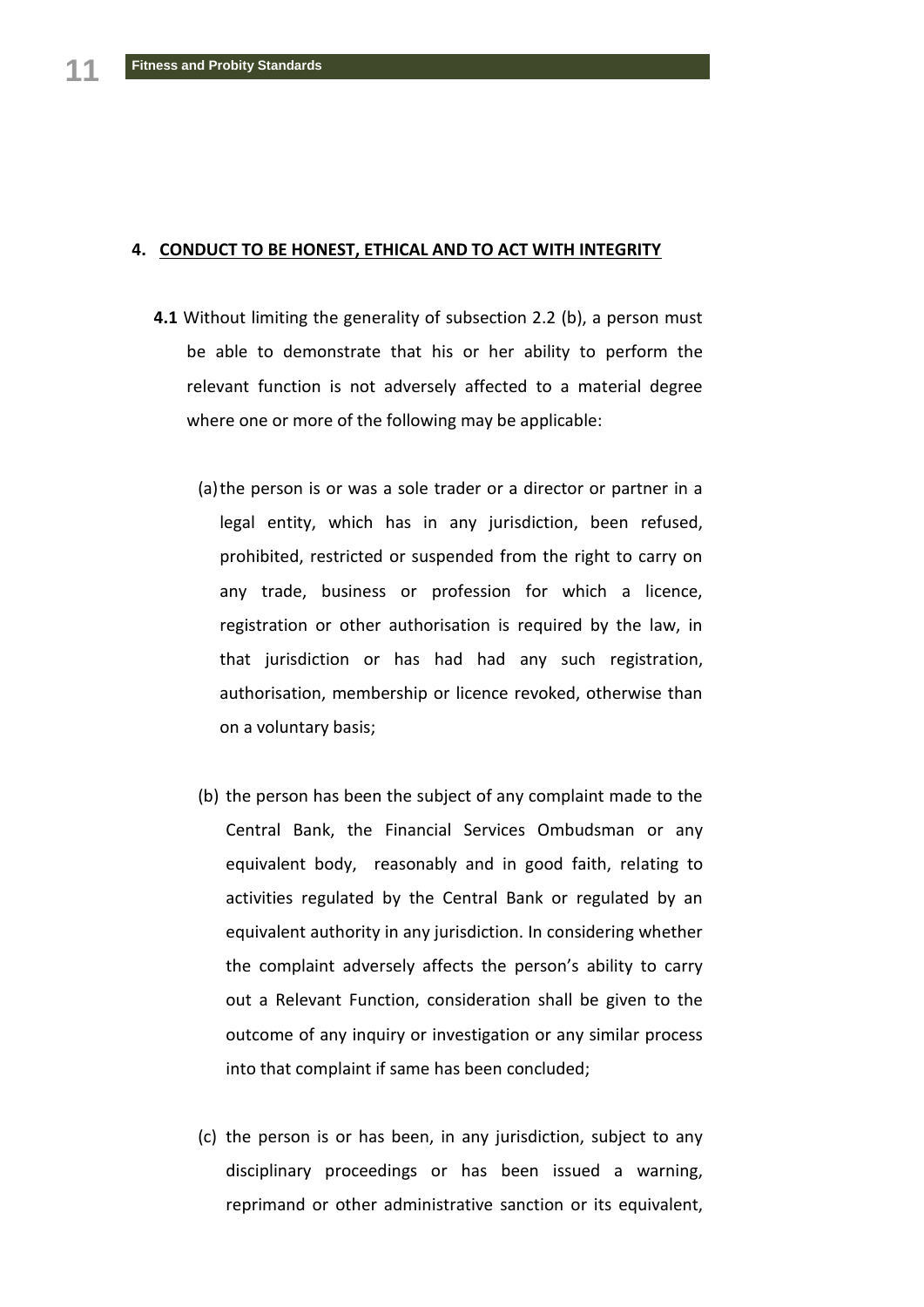by the Central Bank, or an equivalent measure issued by any other regulatory authority, (including any previous regulator), any clearing house and exchanges, any professional body, government body or agency;

- (d) the person has been, in any jurisdiction, dismissed, or asked to resign and did resign, from any profession, vocation, office or employment or from any position of trust or fiduciary appointment, whether or not remunerated;
- (e) the person has, in any jurisdiction, been a director, of a company that was struck off the register of companies (or its equivalent) by the Registrar of Companies (or its equivalent) on an involuntary basis;
- (f) the person has been disqualified or restricted from acting as a director in any jurisdiction or has been disqualified from acting in any managerial capacity;
- (g) the person has, in any jurisdiction:
	- i) been convicted of an offence either of money laundering or terrorist financing (or their equivalents);
	- ii) been convicted of an offence which could be relevant to that person's ability to perform the relevant function; or
	- iii) had a finding, judgment or order made against him/her involving fraud, misrepresentation, dishonesty or breach of trust or where the person is subject to any current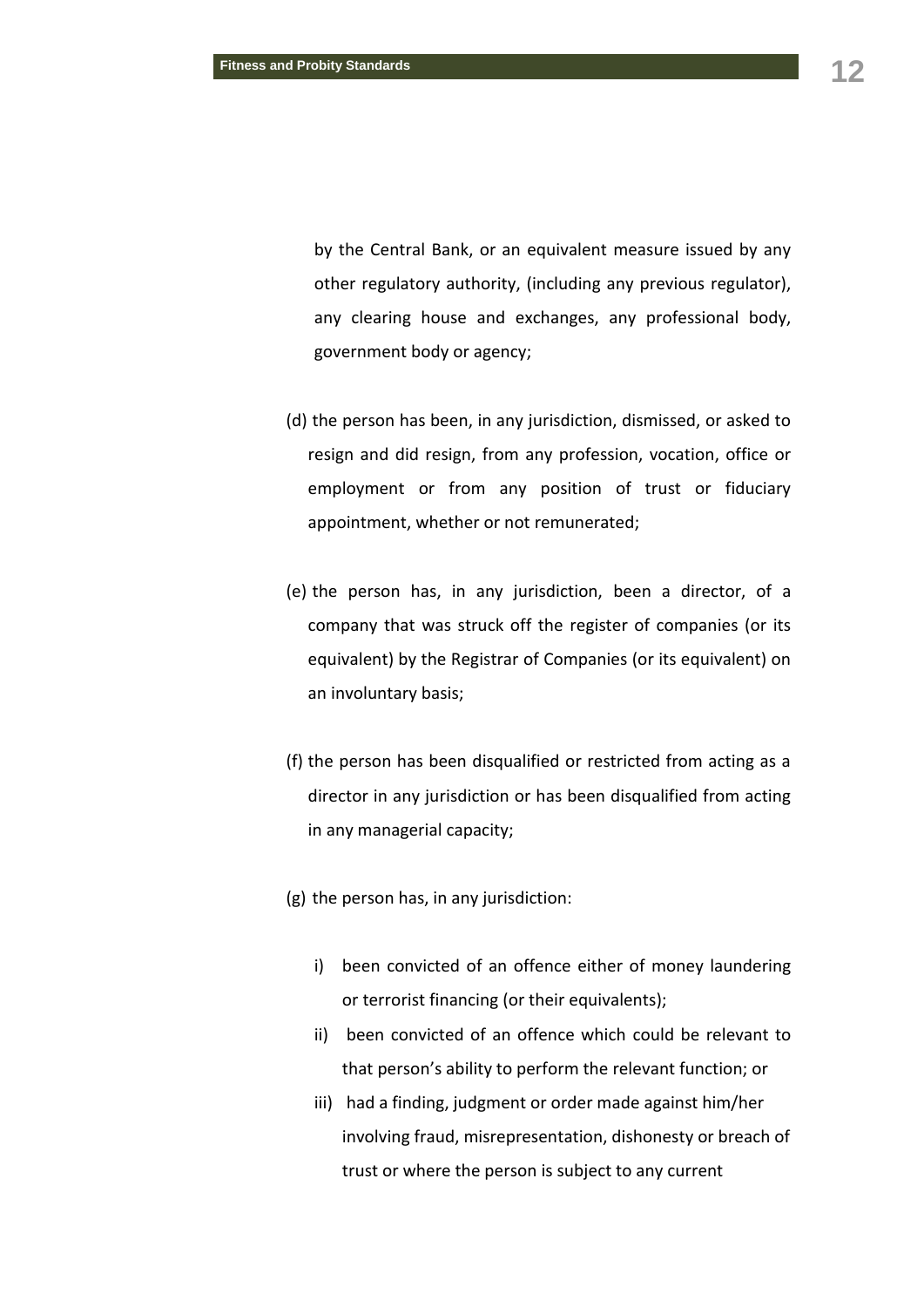proceedings for fraud, misrepresentation, dishonesty or breach of trust.

- (h) the person has been the subject of any civil penalty enforcement action taken by a regulatory authority under any law in any jurisdiction;
- (i) the person has been untruthful or provided false or misleading information to the Central Bank or been uncooperative in any dealings with the Central Bank;
- (j) the person, or any business with which the person held a position of responsibility or influence has been or is being, in any jurisdiction, investigated, disciplined, censured, suspended or criticised by a regulatory or professional body, a court or tribunal or any similar body, whether publicly or privately; or
- (k) the person has, in any jurisdiction, been found by the Central Bank or any other regulatory authority to have perpetrated or participated in any negligent, deceitful or otherwise discreditable business or professional practice.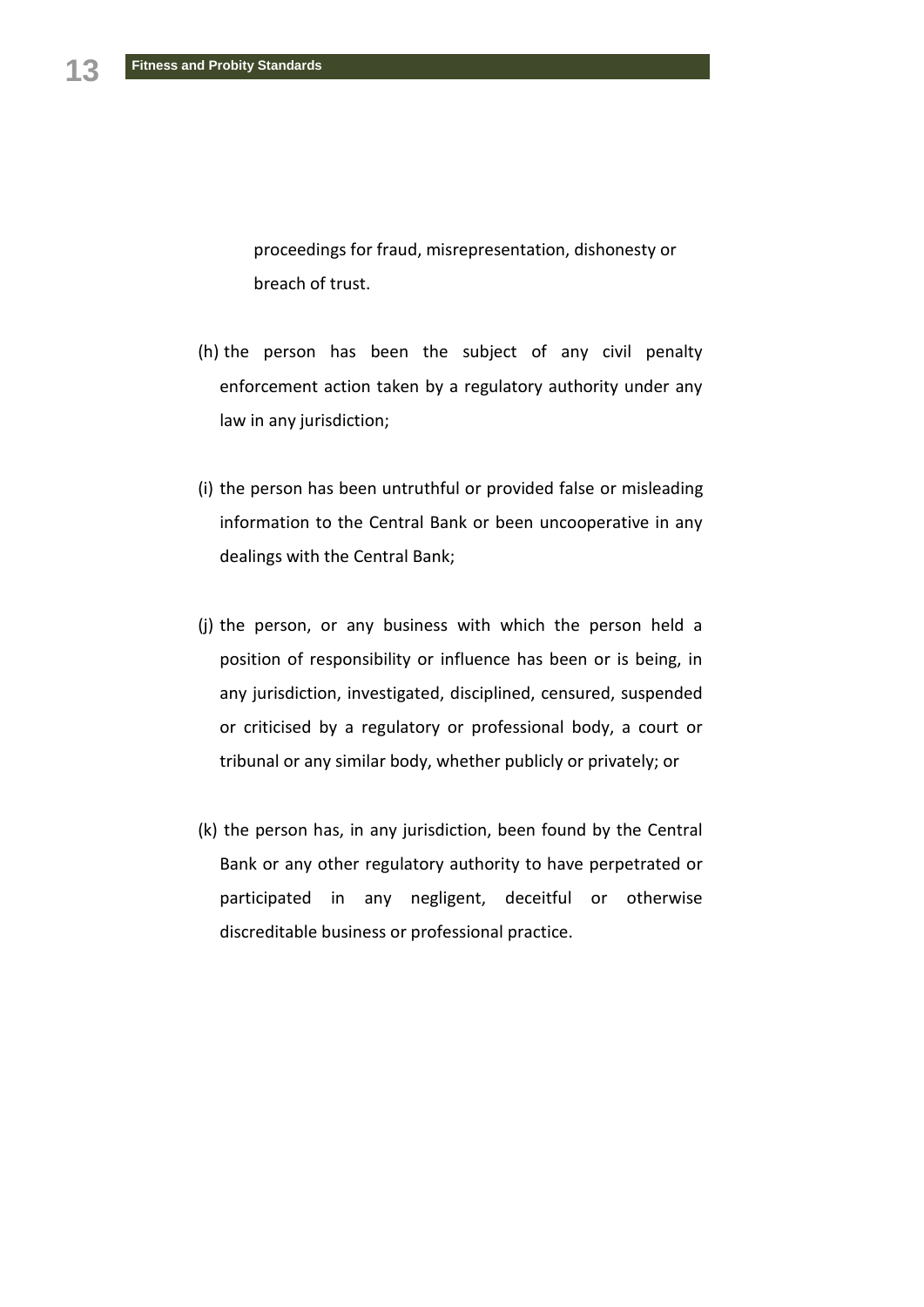### **5. FINANCIAL SOUNDNESS**

- **5.1** A person shall manage his or her affairs in a sound and prudent manner.
- **5.2** Without prejudice to the generality of paragraph 5.1, a person must be able to demonstrate that his or her role in a relevant function is not adversely affected to a material degree by the fact that one or more of the following may be applicable:
	- (a) the person has defaulted upon any payment due arising from a compromise or scheme of arrangement with his or her creditors or made an assignment for the benefit of his or her creditors;
	- (b) the person is subject to a judgment debt which is unsatisfied, either in whole or in part, whether in the State or elsewhere;
	- (c) the person is or has been the subject of a bankruptcy petition, whether in the State or elsewhere;
	- (d) the person has been adjudicated a bankrupt and the bankruptcy is undischarged, whether in the State or elsewhere; or
	- (e) a person was a director of an entity which has been the subject of insolvency.